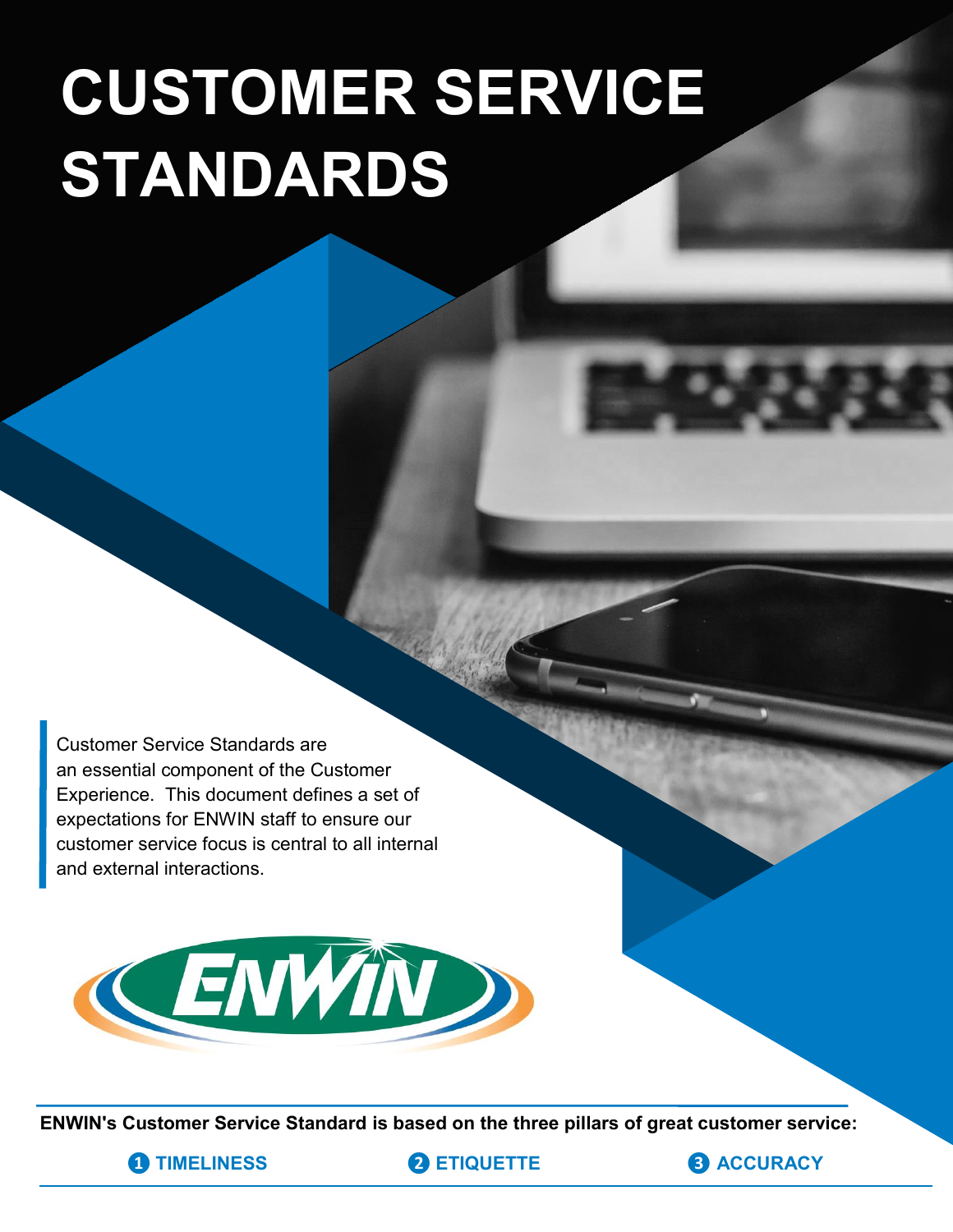

#### **TIMELINESS IS THE KEY TO A HEALTHY CUSTOMER RELATIONSHIP.**

When customers are forced to wait in a queue or are delayed in receiving a response to their emails, they'll likely become frustrated before even speaking with an employee, making it that much more difficult to serve them.



### PHONE RESPONSE TIME

- ENWIN will ANSWER PHONE CALLS IN UNDER 30 SECONDS at least **70% OF THE TIME** on a yearly basis.
- ENWIN will respond to a **PHONE MESSAGE** within 2 BUSINESS DAYS.
- ENWIN will keep **ABANDONED CALLS UNDER 4%**.
- ENWIN will provide FIRST CALL RESOLUTION at least 95% OF THE TIME on a yearly basis



- ENWIN will respond to **WRITTEN CORRESPONDENCE** within 10 BUSINESS DAYS AT LEAST 90% OF THE TIME on a yearly basis.
- In the event that an enquiry requires more than 10 days effort to provide an accurate answer, a response to the customer specifying a date on which we will respond must be provided.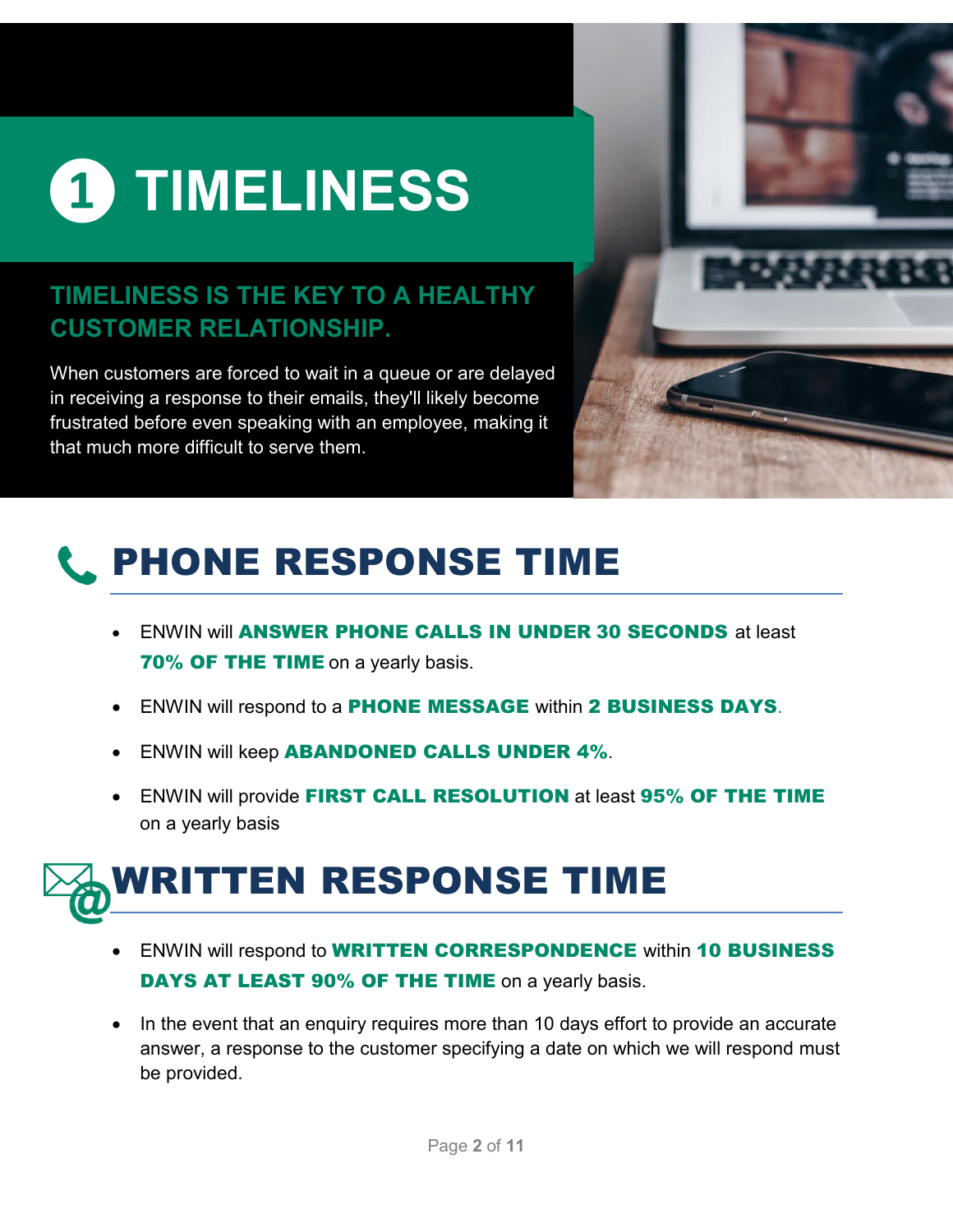

### FIELD RESPONSE TIME

CONNECTION OF A NEW SMALL SERVICE WITHIN 5 BUSINESS

DAYS from which all applicable service conditions are met, or at such later date as agreed to by the customer, for residential water services and electric services less than 750 volts, at least 90% of the time.

CONNECTION OF A NEW LARGE SERVICE WITHIN 10 BUSINESS

DAYS from which all applicable service conditions are met, or at such later date as agreed to by the customer, for all non-residential water services and electric services 750V or greater, at least 90% of the time.

- ENWIN is committed to have CUSTOMER APPOINTMENTS SCHEDULED **WITHIN 5 BUSINESS DAYS** of the day in which all applicable service conditions are satisfied at least 90% of the time.
- When a **CUSTOMER APPOINTMENT** is scheduled, ENWIN will provide a 4 **HOURS TIME WINDOW** for when they can be expected to arrive.
- ENWIN will RESPOND TO EMERGENCY CALLS WITHIN 60 MINUTES, at least 90% of the time.
- ENWIN will RECONNECT A CUSTOMER that has been disconnected for nonpayment **WITHIN 2 BUSINESS DAYS**, for which payment or arrears payment agreement has been made, at least 85% of the time on a yearly basis
- ENWIN will REPAIR A STREETLIGHT WITHIN 10 WORKING DAYS of being reported, at least 80% of the time.
- ENWIN will REPAIR 3 OR MORE CONSECUTIVE STREETLIGHTS **WITHIN 2 WORKING DAYS** of being reported, as least 80% of the time.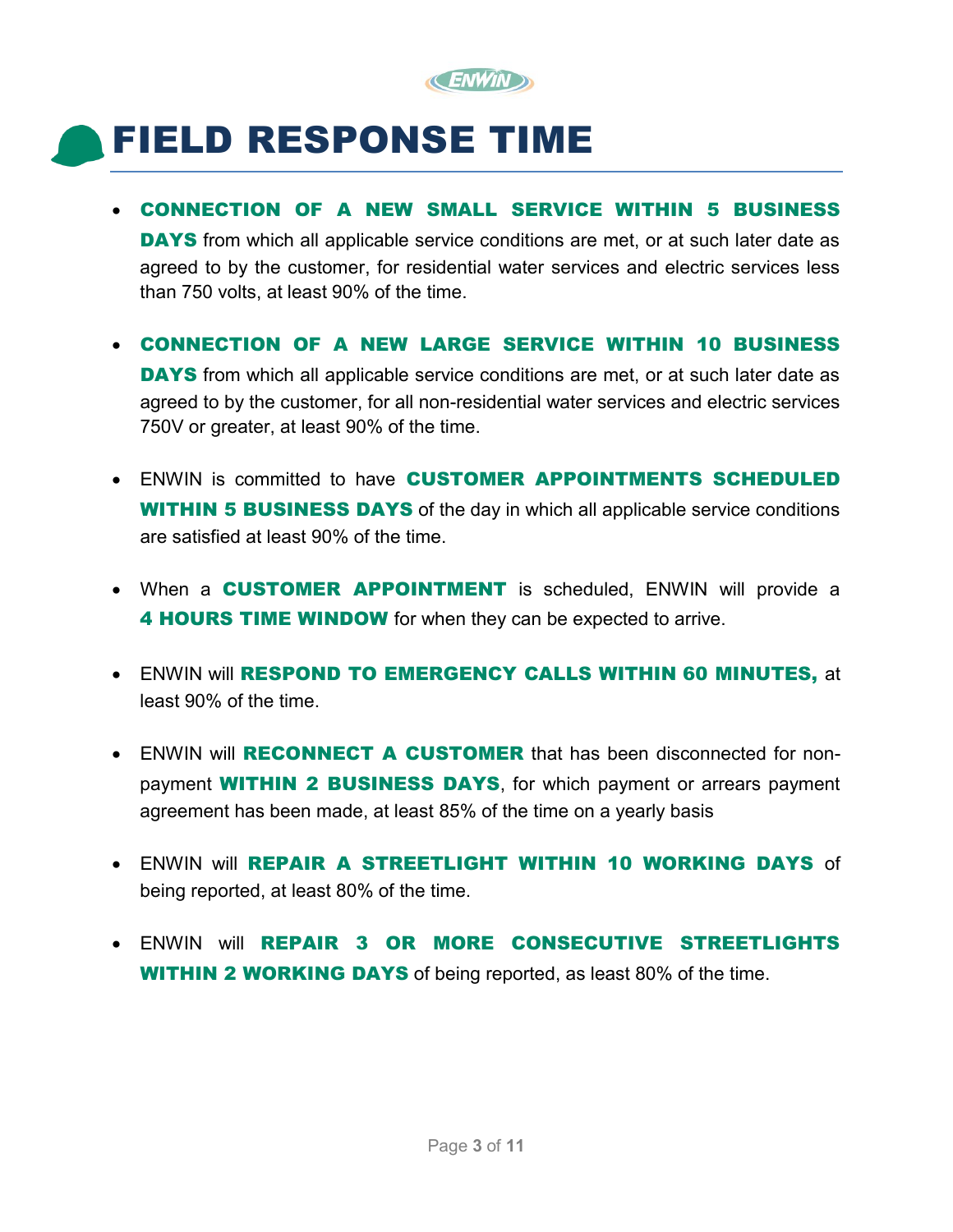

Business etiquette enables ENWIN to function smoothly in its interactions with other businesses, its own employees and the general public.

ENWIN is committed to treating every customer, both internal and external, with **DIGNITY** and **RESPECT**.





#### **PHONE GREETING**

Customers need to be greeted with the same consistent, courteous message each time they call. The greeting a customer receives will often set the tone for the duration of the call.

- Always identify yourself, ENWIN, and your department and then offer assistance.
- Utilize friendly and positive word choice and tone. Remember that words and inflection over a phone are much more important than in a face-to-face encounter.
- Do not answer a call while you are eating or chewing gum.

#### **ENDING A CALL**

Call wrap-up is a very important part of the customer experience as it confirms the resolution of the call and is the last impression.

- Before ending a call, summarize the required action/follow through required
- Always let the customer hang up first.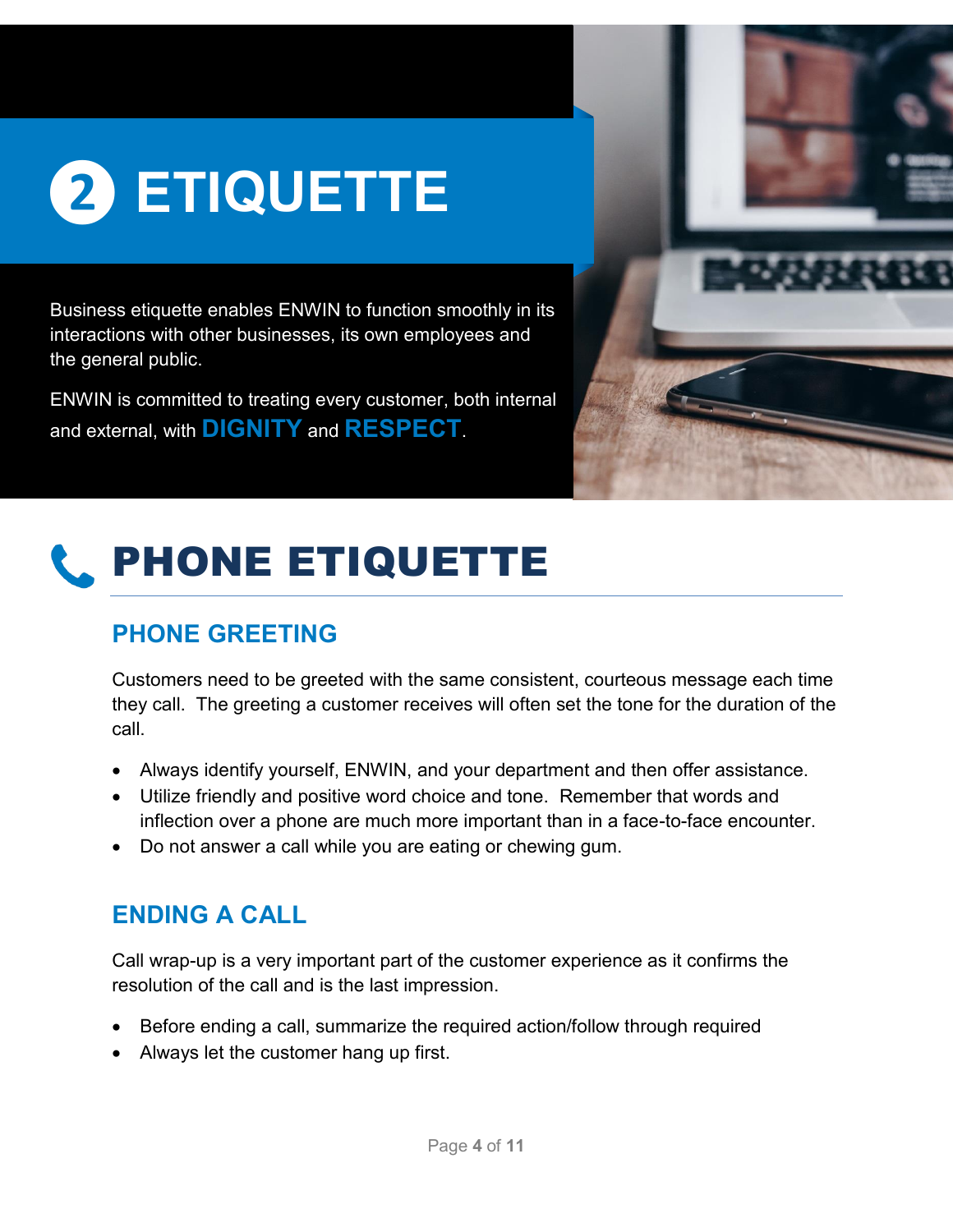

#### **CALL TRANSFER**

In some cases, you may not have the knowledge or software required to answer a question asked by a customer. In the event that you need to transfer a customer to another department, remember to follow these steps:

- 1. Explain why you need to transfer the call
- 2. Give the customer your information so they can get a hold of you again in the event that their call is accidently dropped.
- 3. Ask permission to initiate the transfer and thank them for their patience.
- 4. Wait for an answer from the person you are transferring to and explain why the call is being transferred and any relevant information
- 5. Make an introduction

#### **VOICE MAIL GREETING**

Your voice mail greeting should always:

- state your name, department, title, and that you work at ENWIN
- explain that you are at the office but away from your desk
- ask the caller to leave their name, number, and a brief message
- inform the customer that you will call them back shortly
- thank the customer for calling ENWIN

When you are not in the office for a day or longer, your voice mail greeting should be updated to include:

- the date you will be returning to the office and can return their call
- an alternate name and number that can be used for urgent matters

When leaving a voice message, remember to:

- identify who you are and that you work for ENWIN
- provide a brief summary of why you're calling
- provide a contact number you can be reached at

#### **OTHER HELPFUL PHONE TIPS**

 When **MAKING A CALL**, always introduce yourself first before asking to speak with someone. It is also a good idea to ask if this is a good time to talk, if you are planning to have a longer discussion.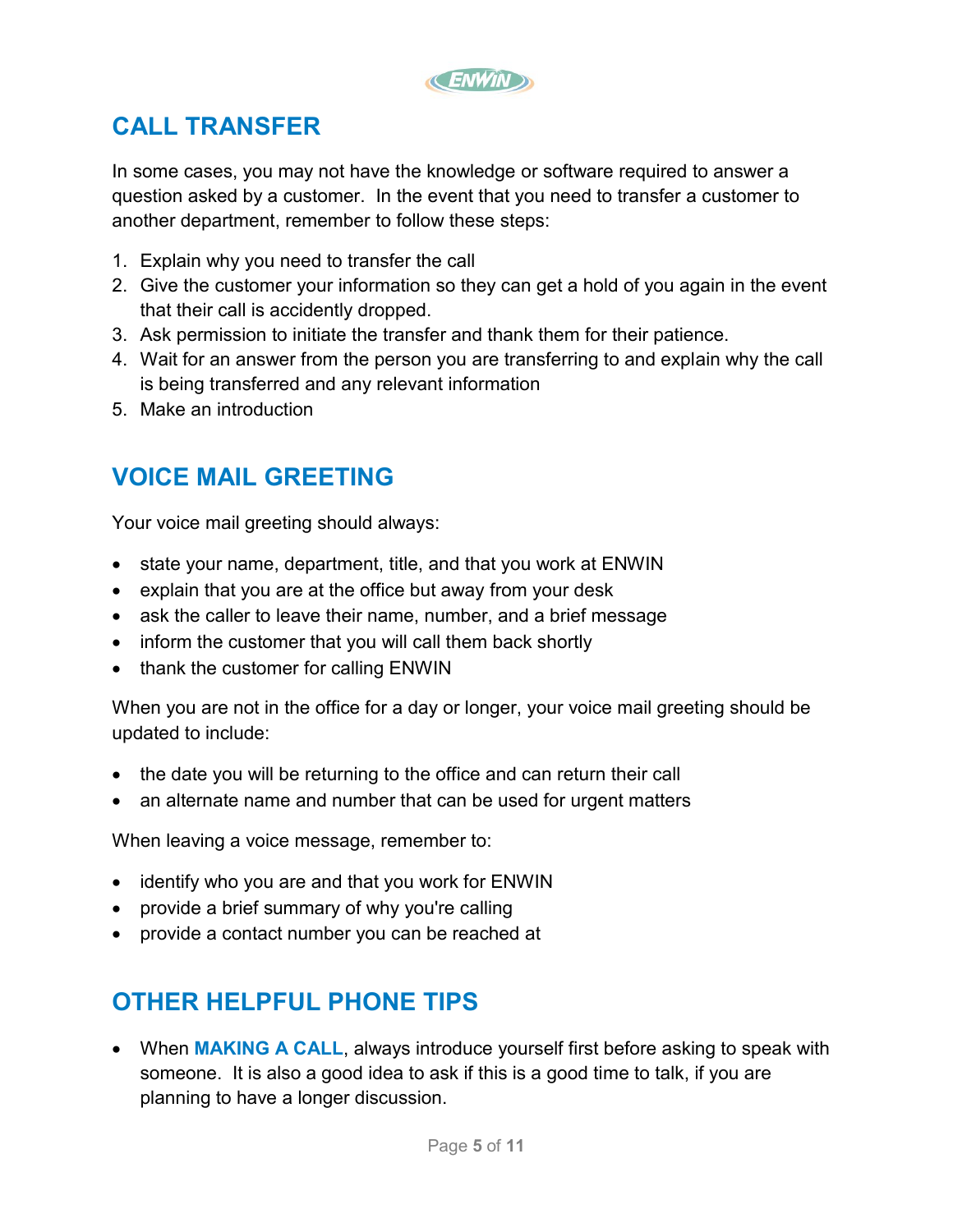**CENWIND** 

- **NEVER INTERRUPT** a person while they are talking to you.
- **AVOID JARGON** when speaking with customers unless you provide an explanation.
- It's better to return a call than to keep someone on hold for too long. Don't forget to return the call you promised.

### @ EMAIL ETIQUETTE

#### **EMAIL SUBJECT LINE**

Emails should **ALWAYS INCLUDE A SUBJECT LINE**. A subject line should be a **BRIEF SUMMARY** of the message without being too wordy or vague. Use a subject line that is meaningful for both the recipient and yourself.

#### **EMAIL CONTENT**

- **GREETING**. Start your email by greeting the person by name such as "Hello" or "Greetings" or "Dear Sir or Madam". End the email with a "Thanks", "Regards", or "Sincerely" and then your email signature.
- **AVOID ABBREVIATIONS AND EMOTICONS**. Keep email communication professional and avoid using email abbreviations such as BTW (by the way) since some people still don't know what they mean. Emoticons, such as a smiley :) do not belong in business email unless a relaxed form of communication has long been established with the customer or co-worker.
- **BE CONCISE.** Do not make an email longer than it needs to be. A long email can be very discouraging and can be abandoned before the recipient gets to your final point. If it has to be long, consider including a synopsis at the top of the email, producing a report, or holding a meeting.
- **AVOID USING ALL CAPS**. IF YOU WRITE IN ALL CAPS IT SEEMS AS IF YOU ARE SHOUTING!!! This can be difficult to read and might trigger an unwanted response.
- **USE PROPER STRUCTURE AND LAYOUT**. Make sure your paragraphs are short and use blank lines between each paragraph. When making a list of multiple related points, consider numbering them or use bullets to keep them organized.
- **AVOID NEGATIVE ASSURANCE**. When emailing to obtain confirmation or direction, refrain from using negative assurance. For example, "If I don't hear back from you by Friday, then I will assume you agree with the proposal". Only a positive reply to your email will provide you with assurance to proceed. A lack of response does not provide consent.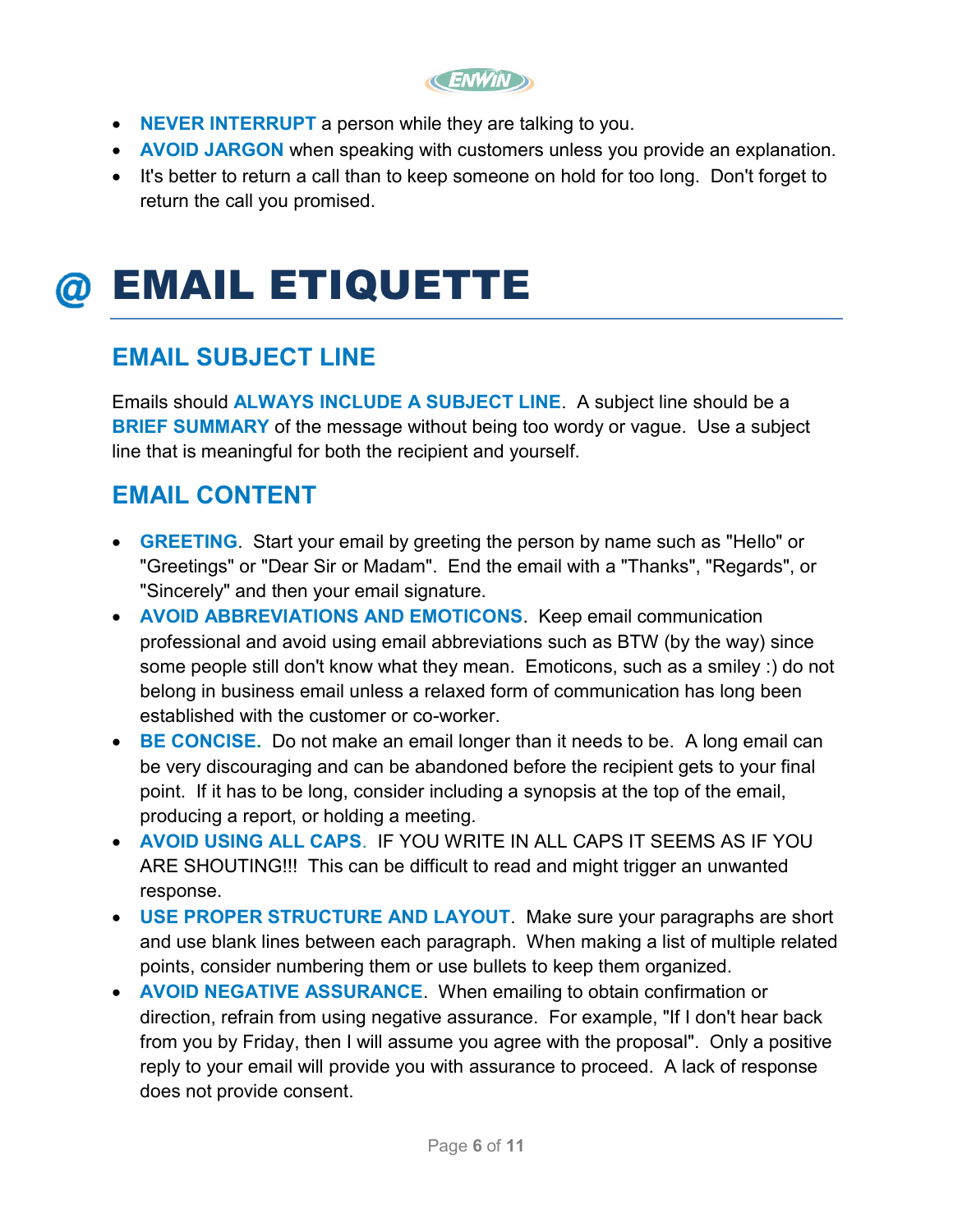

#### **EMAIL ATTACHMENTS**

- **DON'T ATTACH LARGE FILES**. Anything over 2MB (megabytes) shouldn't be sent via e-mail. Create a help ticket and IT can create a temporary file sharing site for you to upload large files.
- **ATTACH 5 OR LESS FILES PER EMAIL**.
- **AVOID FILES THAT REQUIRE A LESS-COMMON APPLICATION** (ex. Microsoft Projects). Try to save these files in a more common format such as a PDF to ensure all recipients have the ability to view the file.

#### **BEFORE SENDING AN EMAIL...**

- **IS THIS URGENT?** If so, consider calling the person instead.
- Always use **SPELL CHECK AND GRAMMAR CHECK** before sending an email.
- **PROOF READ** to correct errors, check tone, and avoid miscommunication
- **CONFIRM THE RECIPIENTS** of the email before sending. Not only will this prevent the embarrassing "reply all" scenario but it can also help prevent you from sending private or confidential information to people that should not have access to it.

#### **REPLYING TO AN EMAIL**

- **REPLY ALL.** To respect others' time and inbox capacity, limit replies to those who need to know the information being conveyed.
- **FORWARD**. It is best not to forward an email without permission. At a minimum, the content from previous emails should be reviewed to ensure that sensitive information is not being shared with the wrong recipients.
- **NEVER ALTER TEXT** from a previous email.
- **DO NOT OVERUSE THE HIGH PRIORITY FUNCTION**.If you overuse the High Priority function, it will lose its impact when you really need it. Keep in mind that using the High Priority function or the words "Urgent" or "Important" in the subject line can make your message come across slightly aggressive.
- **CC AND BCC**. The Carbon Copy (CC) and Blind Carbon Copy (BCC) allow you to send email to others that you need to keep informed but are not the primary recipients.
	- Address emails directly to the people that you want to take action.
	- CC those that you believe should be kept informed on the situation.
	- BCC should be used sparingly. If a topic is sensitive enough to BCC others, it may be best to take the matter offline and discuss it in person. However, BCC can be a useful tool to prevent the ability of a recipient to "reply all"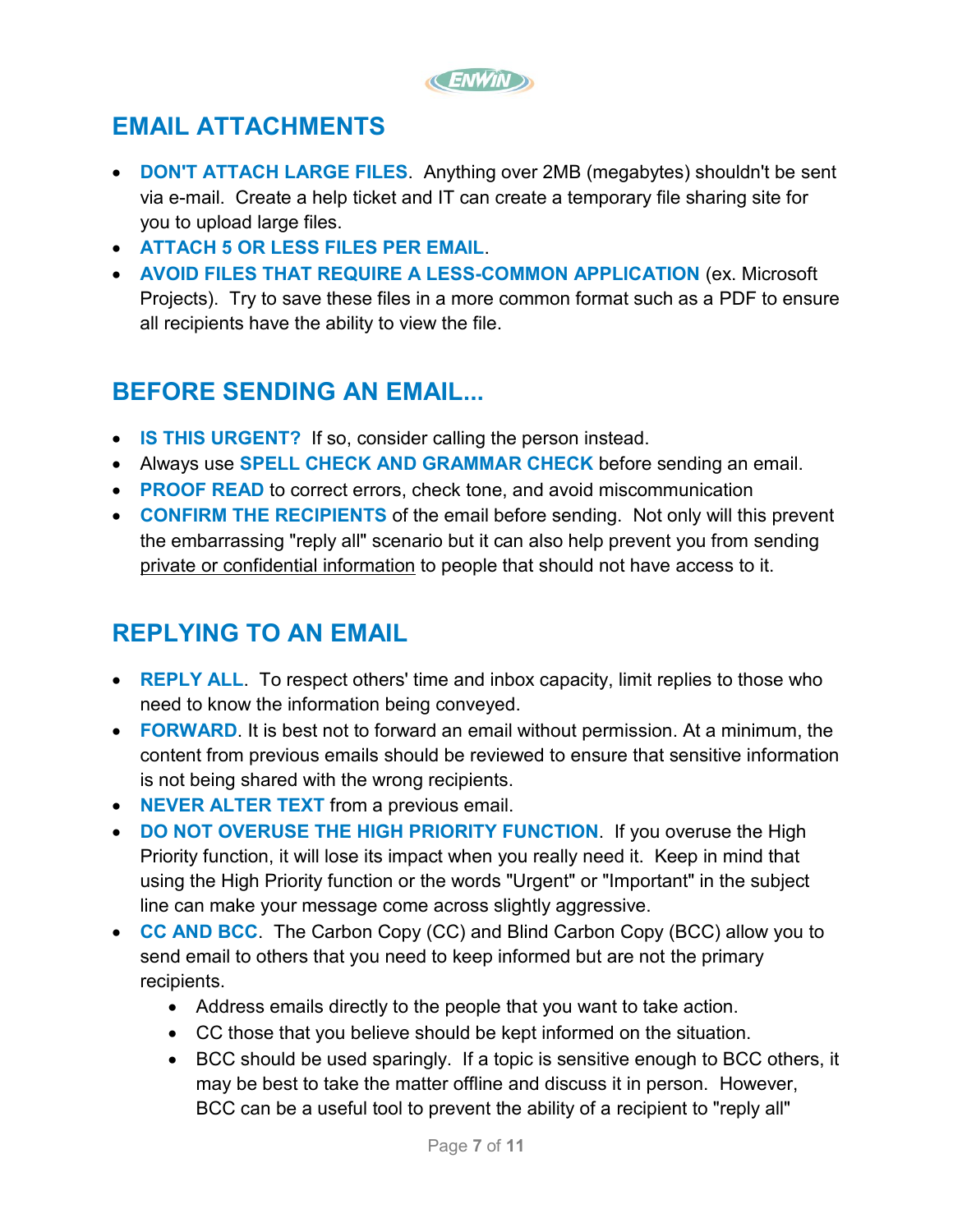**CENWIND** 

when sending out general emails to a large audience. It can also be useful to prevent recipients from seeing each other's email addresses, if that is something they don't wish to share.

 **NEVER RECALL A MESSAGE**. Chances are your message has already been read. It is better to send an email saying you have made a mistake. This will come across much more honest than trying to recall a message.

#### **"OUT OF OFFICE" NOTIFICATION**

You should always enable your "Out of Office" notification if you are planning to be out of the office and unable to respond to emails during regular business hours. This is a feature of our email system which produces an automatic email response to those trying to get a hold of us over a predetermined date range. Contact the help desk if you need assistance setting this feature up on your computer.

An out of office message must identify:

- $\bullet$  the dates you will be leaving and returning
- an alternate person or department that can be reached for immediate assistance including contact email and phone number

### LETTER ETIQUETTE

#### **LETTER CONTENT**

All letters from ENWIN should have a consistent look and structure. Always use the latest letter template which can be found under the "R:\Electronic Forms\" folder.

- **SUBJECT**. The "RE:" line of a letter stands for "Regarding" or "Referring to" and is similar to the subject line of an email. A subject line should be a **BRIEF SUMMARY** of the message without being too wordy or vague. Use a subject line that is meaningful for both the recipient and yourself.
- **LENGTH**. Business letters should never go beyond one page unless absolutely necessary. The content should be concise and to the point, while thoroughly covering the topic.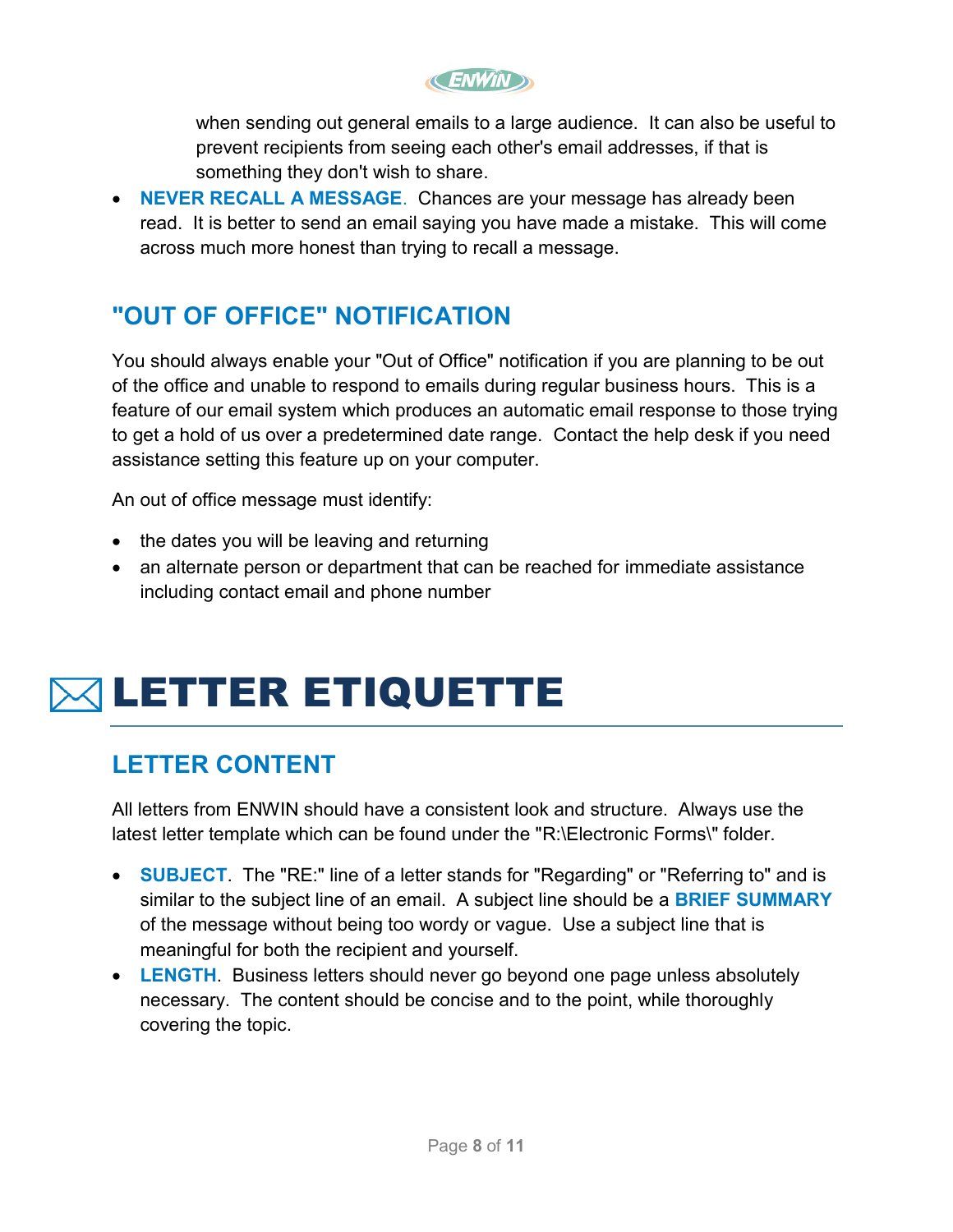

### FIELD ETIQUETTE

#### **ACCESSING PRIVATE PROPERTY**

In many cases, ENWIN employees and contractors may need to access private property, such as a resident's backyard, to gain access to our infrastructure. Before entering private property, ENWIN employees and contractors must knock on the owner's door to identify themselves, explain why they need access, and provide an estimate of how long they will be there.

Based on the time of day, such as late night emergency repairs, employees and contractors must use discretion in determining if knocking on the door will cause the customer more harm than good. Leaving a door hanger is a valid alternative in these cases.

#### **CLEAN JOB SITE**

Some of the most frustrated customers we hear from are those that have come home to find their property damaged or littered with garbage or debris with no explanation. Before leaving a job site, always check to make sure that you are leaving it better than when you arrived. A clean job site is a reflection of quality workmanship and makes for a safer work environment.

If damage does occur to a customer's property, notify the customer immediately or leave a door hanger if they are not home and explain how the situation will be remedied.

#### **LANGUAGE**

Good etiquette simply demands clean language. ENWIN employees and contractors should refrain from using curse words in the field. Offensive words can be overhead by customers and children even when they are not in the immediate vicinity. It is best to refrain from using curse words to eliminate the chance of offending our customers.

A simple "please" and "thank you" can also go a long way in improving customer perception. Soften your statements by avoiding using "you" and be cautious of your tone. For example, instead of saying "You need to give us access", try "We are looking to gain access".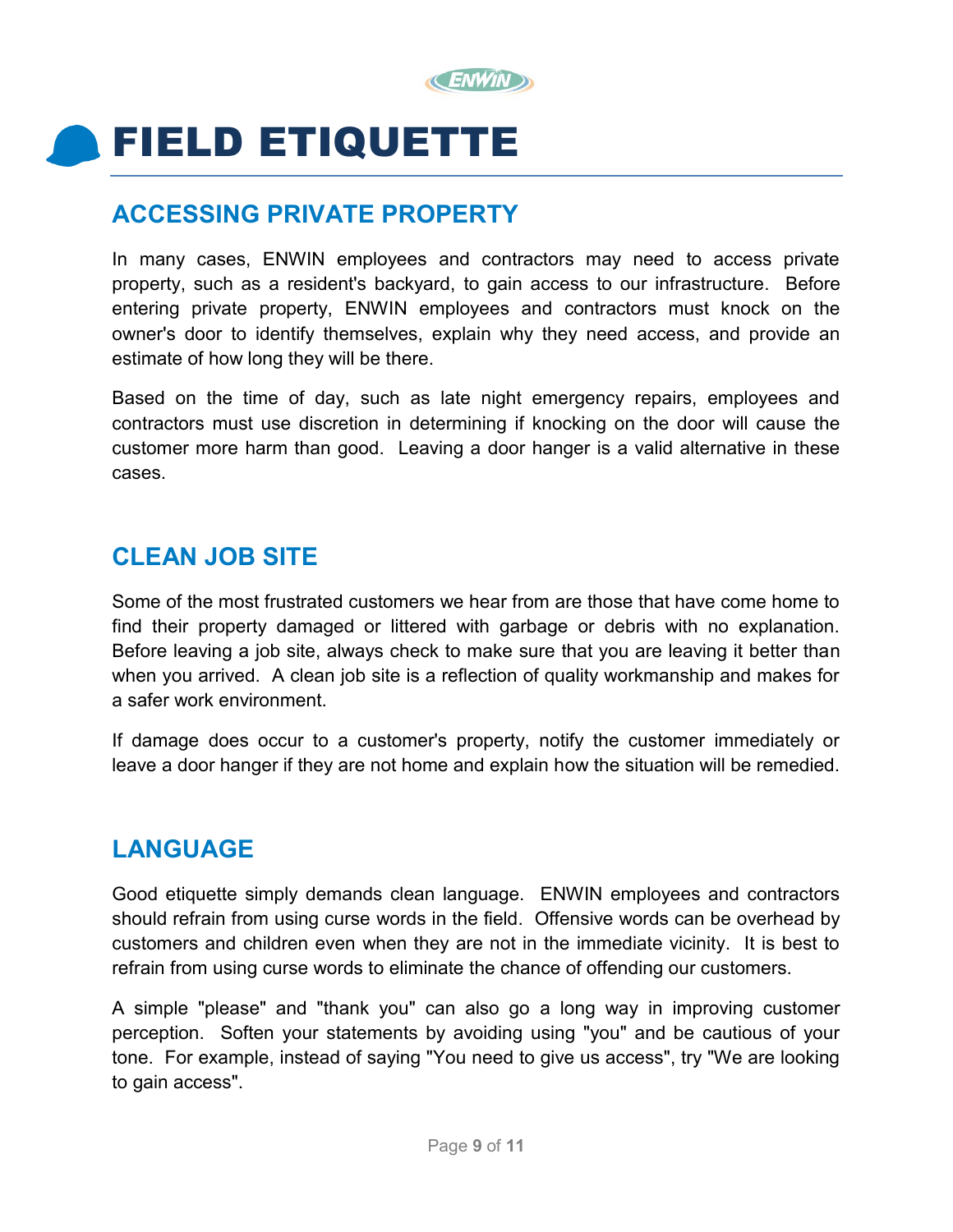## **❸ ACCURACY**

Customers expect accurate information. It doesn't matter how fast you answer your phone or emails if you're not giving customer the answers they need. Failure to deliver accurate information results in customer frustration, a poor customer experience, and lost efficiency.

Providing accurate customer services helps build **TRUST** and our company **BRAND**.



### ACCURACY

ENWIN is committed to providing accurate information to customers 100% of the time. Anything less would not be acceptable to our customers. We must ensure our employees are engaged and that they remain high performing ambassadors who embrace the change and disruption in our industry.

ENWIN strives to achieve this through:

- regular **TRAINING** for staff on ENWIN's **POLICIES** and **PROCEDURES**
- regular **REVIEW** and **UPDATE** of ENWIN Policies and Procedures
- investment in the **TRAINING** of new staff through apprentice programs
- regular **COMMUNICATION** between departments to keep everyone informed
- regular **STAFF MEETINGS** to communicate changes within the organization
- review of customer complaints to learn ways we can **CONTINUOUSLY IMPROVE**
- regular call **QUALITY MONITORING** for our Customer Service Representatives including feedback, improvement plans, and follow up

#### **IT'S OKAY IF YOU DON'T KNOW THE ANSWER**